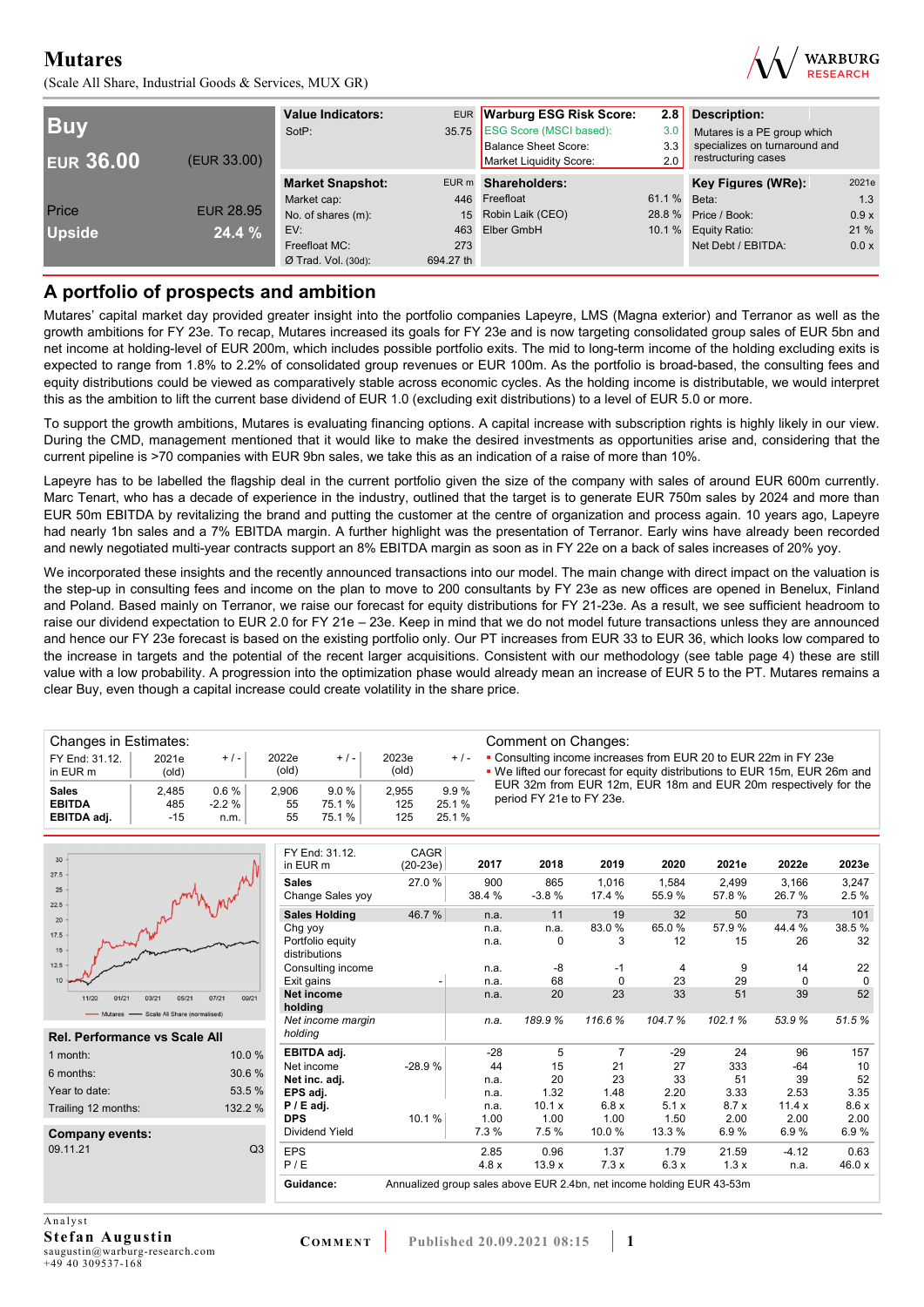



## **Company Background**

- Mutares was co-founded in 2008 by CEO Robin Laik.
- Mutares invests in small/midcap (sales 50-500m) companies in special situations and manages the turnaround with its own consultants
- Consolidated sales increased from EUR 60m in 2010 to above EUR 1.6bn in 2020 as the company made more than 70 transactions
- Mutares has consistently paid a dividend and targets a base dividend of EUR 1.0. The dividend yield has exceeded 5% over the past five years.
- The company issued a bond in 2020 with a nominal value of EUR 80m to accelerate growth as the Covid pandemic gave rise to unique investment opportunities

## **Competitive Quality**

- With around 70 consultants, who are turnaround specialists, at the end of 2020, Mutares has established a European network of offices enabling the generation of synergies across its portfolio holdings.
- European small-midcap special situations management is a niche market with limited competition
- Management and board members hold significant stakes of outstanding shares
- For FY 23 Mutares targets annual consolidated sales of EUR 5bn, which translates into a holding profit of EUR 200m including exit gains.

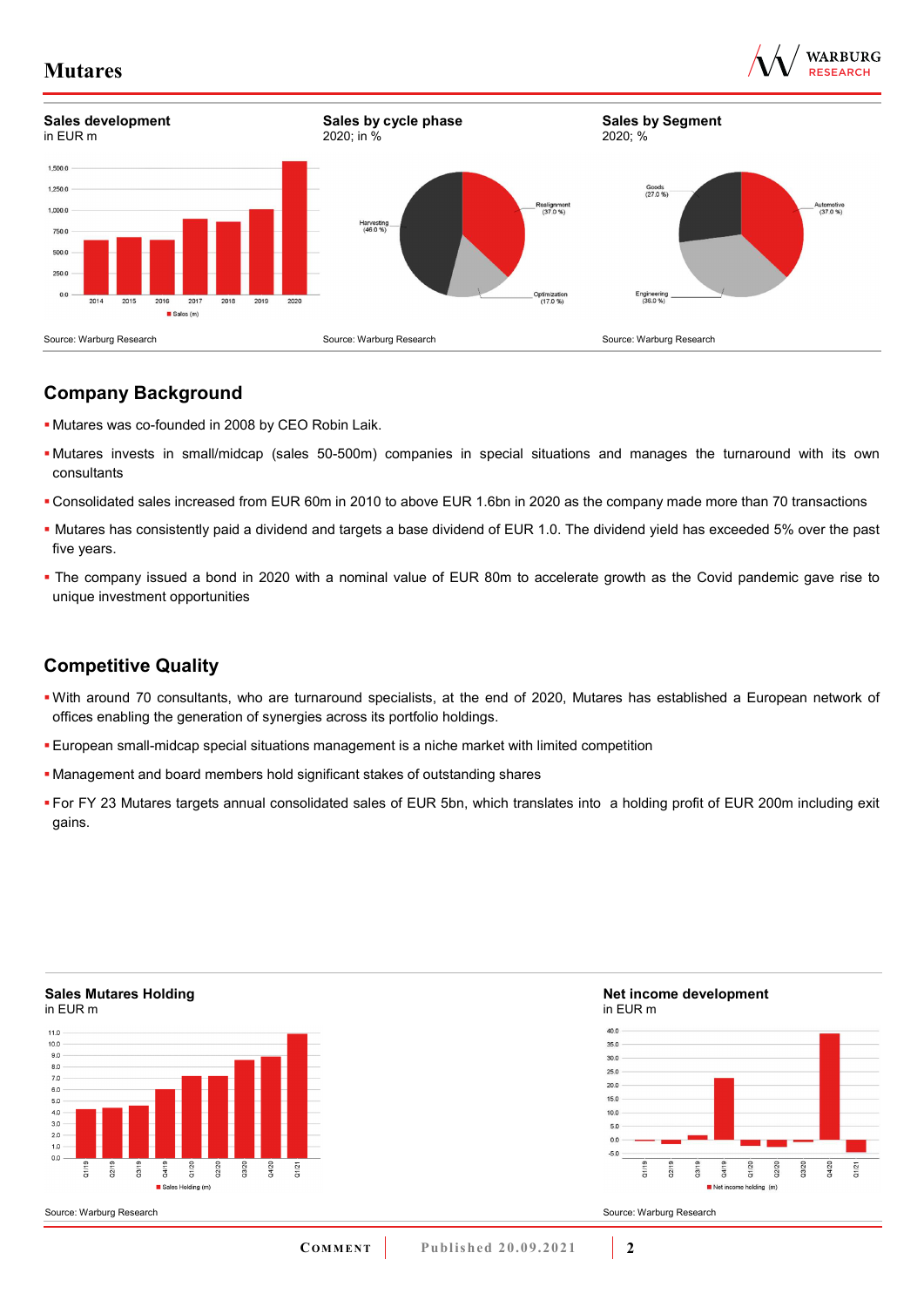| Sum of the parts                  |           |           |                      |                                |              |     |             |            |
|-----------------------------------|-----------|-----------|----------------------|--------------------------------|--------------|-----|-------------|------------|
| <b>Net Asset Value</b>            |           |           |                      | all Warburg Research estimates |              |     |             |            |
| Company                           | exit date | sales Wre | <b>EBITDA</b> margin | EBITDA / EBIT                  | Exit mutiple | EV  | probability | <b>NPV</b> |
| Balcke-Dürr Group                 | 2024      | 70        | 6%                   | 4,2                            | 6,0          | 25  | 25%         | 5,0        |
| <b>BEXity</b>                     | 2025      | 200       | 3%                   | 6,2                            | 9,0          | 56  | 35%         | 14,3       |
| Repartim (Carglas Maison)         | 2026      | 42        | 7%                   | 2,9                            | 7,0          | 21  | 10%         | 1,1        |
| Donges Group                      | 2023      | 200       | 8%                   | 16,0                           | 7,0          | 112 | 60%         | 57,4       |
| Donges Group (Nordic)             | 2021      | 200       | 6%                   | 11,0                           | 6,0          | 66  | 75%         | 49,5       |
| <b>Elastomer Solutions Group</b>  | 2023      | 36        | 7%                   | 2,5                            | 6,0          | 15  | 25%         | 3,2        |
| Exi (Ericcson Services Italia)    | 2026      | 45        | 6%                   | 2,7                            | 8,0          | 22  | 10%         | 1,5        |
| Ganter                            | 2026      | 100       | 7%                   | 7,0                            | 7,0          | 49  | 10%         | 3,3        |
| Gemini Rail Group                 | 2024      | 110       | 8%                   | 8,8                            | 8,0          | 70  | 25%         | 13,9       |
| iinovis group (Valmet Automotive) | 2026      | 55        | 5%                   | 2,8                            | 5,0          | 14  | 10%         | 0,9        |
| keeeper                           | 2024      | 140       | 12%                  | 16,8                           | 9,0          | 151 | 35%         | 41,8       |
| Kico Group                        | 2026      | 220       | 10%                  | 22,0                           | 6,0          | 132 | 25%         | 22,3       |
| La Rochette                       | 2026      | 120       | 10%                  | 12,0                           | 7,0          | 84  | 25%         | 14,2       |
| Lacroix & Kress / Plati           | 2026      | 160       | 8%                   | 13,0                           | 7,0          | 91  | 25%         | 15,3       |
| Lapyere                           | 2026      | 750       | 8%                   | 60,0                           | 7,0          | 570 | 10%         | 38,5       |
| LMS (Magna)                       | 2026      | 450       | 6%                   | 27,0                           | 6,0          | 162 | 10%         | 10,9       |
| Clecim (Primetals)                | 2026      | 55        | 9%                   | 5,0                            | 7,0          | 35  | 10%         | 2,3        |
| Primo TECS (Tekfor)               | 2026      | 160       | 7%                   | 11,2                           | 6,0          | 67  | 25%         | 11,3       |
| Royal de Boer / Japy Tech         | 2026      | 50        | 10%                  | 5,0                            | 7,0          | 35  | 10%         | 2,4        |
| Sabo                              | 2026      | 25        | 10%                  | 2,5                            | 8,0          | 20  | 25%         | 3,4        |
| <b>SFC Solutions</b>              | 2026      | 180       | 8%                   | 14,4                           | 6,0          | 86  | 25%         | 14,6       |
| Terranor (Nordic Road Services)   | 2026      | 170       | 9%                   | 15,3                           | 7,0          | 107 | 25%         | 18,1       |
|                                   |           |           |                      |                                |              |     |             |            |

**345,1**

|                                        | 2020           | 2021e | 2022e | 2023e |
|----------------------------------------|----------------|-------|-------|-------|
| Sum of the Parts (EURm)                |                |       |       |       |
| Consulting revenues                    | 31,9           | 50,4  | 72,8  | 100,7 |
| Consulting profit (EBITDA)             | 3,7            | 9,0   | 13,5  | 20,4  |
| <b>WACC</b>                            |                |       |       | 8,2%  |
|                                        |                |       | TV    | 249   |
| Equity distributions                   | 12             | 15,0  | 30,0  | 32,0  |
| <b>WACC</b>                            |                |       |       | 8,2%  |
|                                        |                |       | TV    | 391   |
| (+) NPV portfolio                      |                | 345   |       |       |
| (-) Discounted TV equity distributions |                | 334   |       |       |
| NPV portfolio surplus                  |                | 11,1  |       |       |
| Exits                                  |                |       |       |       |
| Cenpa                                  | $\overline{2}$ |       |       |       |
| Enterprise Value / CF                  | 2,0            | 35,1  | 43,5  | 640,1 |
| Discounted values                      | 2,0            | 35,1  | 40,2  | 546,9 |
| Discounted sum EV/CF                   |                | 622,2 |       |       |
| Debt                                   |                | 80    |       |       |
| Cash                                   |                | 41,9  |       |       |
| Other debt like items                  |                | 39,8  |       |       |
| Equity Value                           |                | 544   |       |       |
| Number of shares outstanding           |                | 15,5  |       |       |
| Fair value per share (EUR)             |                | 35,1  |       |       |
|                                        |                |       |       |       |

**As debt we deduct the outstanding bond and given guarantees** 

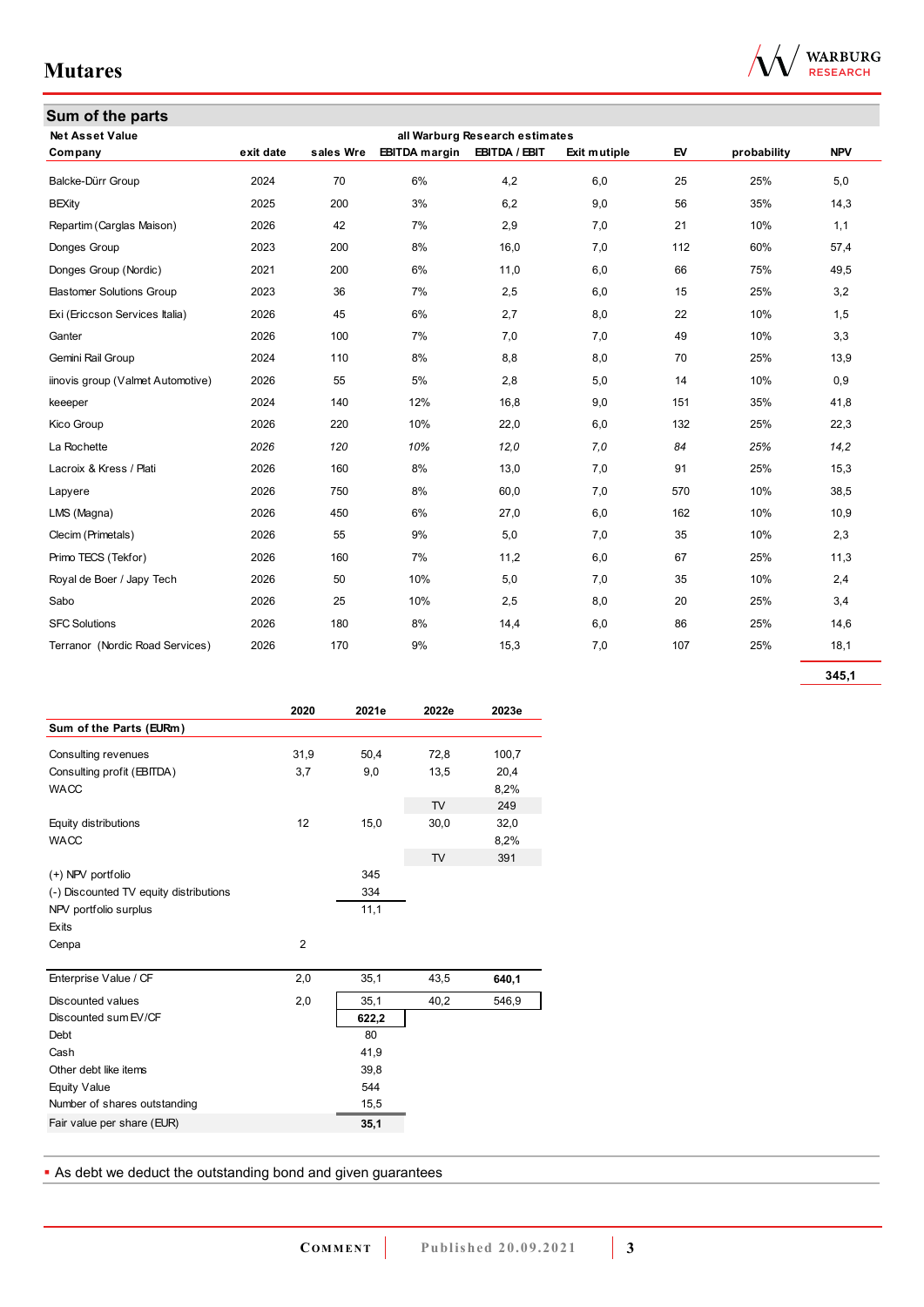

| Valuation                           |        |          |        |        |         |        |        |
|-------------------------------------|--------|----------|--------|--------|---------|--------|--------|
|                                     | 2017   | 2018     | 2019   | 2020   | 2021e   | 2022e  | 2023e  |
| Price / Book                        | 1.3x   | 1.1x     | 0.8x   | 0.9x   | 0.9x    | 1.1x   | 1.2x   |
| Book value per share ex intangibles | 8.43   | 8.99     | 8.17   | 7.38   | 27.36   | 21.24  | 19.87  |
| EV / Sales                          | 0.4 x  | 0.3x     | 0.4 x  | 0.3x   | 0.2 x   | 0.2x   | 0.2x   |
| EV / EBITDA                         | 5.6x   | 5.5x     | 4.6x   | 3.6x   | 1.0x    | 6.2x   | 3.8x   |
| EV / EBIT                           | 9.4x   | 14.0x    | 14.0x  | 12.5x  | 1.5x    | n.a.   | 22.2x  |
| EV / EBIT adj.*                     | 9.4 x  | 14.0x    | 14.0x  | n.a.   | n.a.    | n.a.   | 22.2x  |
| $P$ / FCF                           | n.a.   | n.a.     | n.a.   | n.a.   | 5.3x    | n.a.   | 15.7x  |
| P/E                                 | 4.8x   | 13.9x    | 7.3x   | 6.3x   | 1.3x    | n.a.   | 46.0x  |
| $P / E$ adj.*                       | n.a.   | 10.1 $x$ | 6.8x   | 5.1x   | 8.7x    | 11.4 x | 8.6x   |
| Dividend Yield                      | 7.3%   | 7.5%     | 10.0 % | 13.3 % | 6.9%    | 6.9%   | 6.9%   |
| FCF Potential Yield (on market EV)  | 20.1 % | 17.1 %   | 21.5 % | 28.2 % | 101.8 % | 16.1 % | 26.3 % |
| *Adjustments made for: -            |        |          |        |        |         |        |        |

## **Company Specific Items**

| .                              | 2017 | 2018    | 2019    | 2020    | 2021e   | 2022e  | 2023e  |
|--------------------------------|------|---------|---------|---------|---------|--------|--------|
|                                |      |         |         |         |         |        |        |
| Sales Holding                  | n.a. | 11      | 19      | 32      | 50      | 73     | 101    |
| Portfolio equity distributions | n.a. |         |         | 12      | 15      | 26     | 32     |
| Exit gains                     | n.a. | 68      |         | 23      | 29      |        | 0      |
| Net income holding             | n.a. | 20      | 23      | 33      | 51      | 39     | 52     |
| adj. EBITDA holding            | n.a. | $-18$   |         | 5       | 12      | 18     | 25     |
| Income investments holding     | n.a. | 44      | 22      | 35      | 44      | 26     | 32     |
| Chg yoy                        | n.a. | n.a.    | 83.0 %  | 65.0 %  | 57.9 %  | 44.4 % | 38.5 % |
| Net income margin holding      | n.a. | 189.9 % | 116.6 % | 104.7 % | 102.1 % | 53.9 % | 51.5 % |
| Consulting income              | n.a. | -8      | $-1$    | 4       | 9       | 14     | 22     |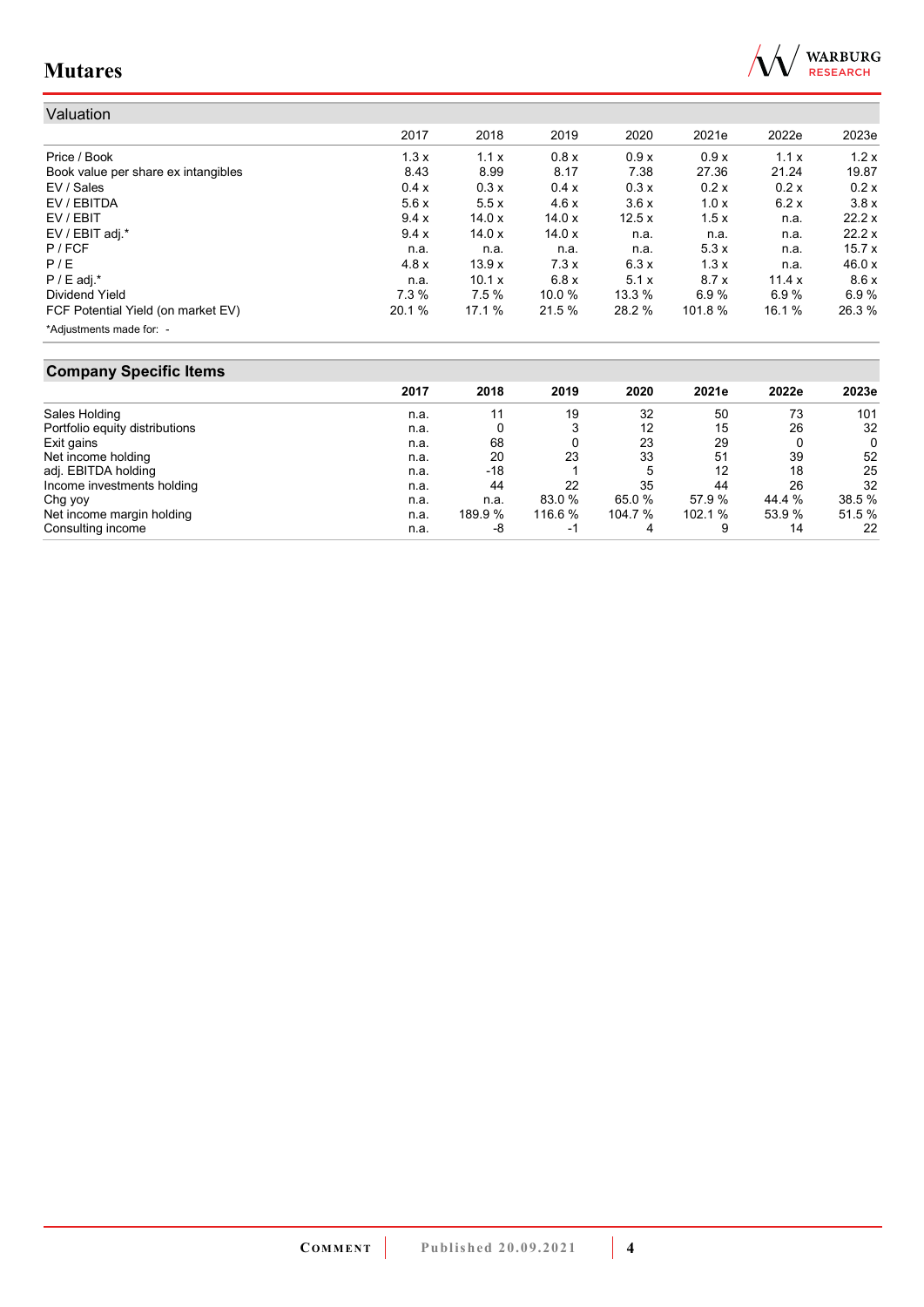

### **Consolidated profit & loss**

| In EUR m                                         | 2017     | 2018        | 2019           | 2020         | 2021e    | 2022e        | 2023e    |
|--------------------------------------------------|----------|-------------|----------------|--------------|----------|--------------|----------|
| <b>Sales</b>                                     | 900      | 865         | 1,016          | 1,584        | 2,499    | 3,166        | 3,247    |
| Change Sales yoy                                 | 38.4 %   | $-3.8%$     | 17.4 %         | 55.9%        | 57.8 %   | 26.7%        | 2.5%     |
| Increase / decrease in inventory                 | $-4$     | 0           | $-4$           | $-23$        | 0        | 0            | $\Omega$ |
| Own work capitalised                             | $\Omega$ | $\Omega$    | $\Omega$       | $\mathbf{0}$ | $\Omega$ | $\mathbf 0$  | $\Omega$ |
| <b>Total Sales</b>                               | 896      | 865         | 1.012          | 1,561        | 2.499    | 3,166        | 3,247    |
| Material expenses                                | 570      | 532         | 623            | 975          | 1,574    | 2,058        | 2,078    |
| <b>Gross profit</b>                              | 326      | 333         | 389            | 586          | 925      | 1,108        | 1,169    |
| Gross profit margin                              | 36.2%    | 38.5%       | 38.3%          | 37.0%        | 37.0%    | 35.0%        | 36.0%    |
| Personnel expenses                               | 252      | 245         | 292            | 424          | 725      | 950          | 942      |
| Other operating income                           | 156      | 107         | 119            | 241          | 293      | 371          | 381      |
| Other operating expenses                         | 164      | 146         | 138            | 261          | 19       | 434          | 451      |
| Unfrequent items                                 | 0        | $\mathbf 0$ | $\mathbf 0$    | $\mathbf 0$  | 0        | $\mathbf 0$  | $\Omega$ |
| <b>EBITDA</b>                                    | 67       | 49          | 79             | 143          | 474      | 96           | 157      |
| Margin                                           | 7.5%     | 5.7%        | 7.8%           | 9.0%         | 19.0%    | 3.0%         | 4.8%     |
| Depreciation of fixed assets                     | 27       | 30          | 53             | 102          | 162      | 142          | 130      |
| <b>EBITA</b>                                     | 40       | 19          | 26             | 41           | 312      | $-47$        | 27       |
| Amortisation of intangible assets                | 0        | $\Omega$    | 0              | 0            | 0        | 0            | 0        |
| Goodwill amortisation                            | $\Omega$ | $\Omega$    | $\Omega$       | $\mathbf{0}$ | $\Omega$ | $\Omega$     | $\Omega$ |
| <b>EBIT</b>                                      | 40       | 19          | 26             | 41           | 312      | $-47$        | 27       |
| Margin                                           | 4.4%     | 2.2%        | 2.6%           | 2.6%         | 12.5%    | $-1.5%$      | 0.8%     |
| EBIT adj.                                        | 40       | 19          | 26             | $-130$       | $-88$    | $-47$        | 27       |
| Interest income                                  | 3        | 1           | $\overline{2}$ | 4            | 1        | $\mathbf{1}$ | 1        |
| Interest expenses                                | 8        | 5           | 11             | 28           | 18       | 18           | 18       |
| Other financial income (loss)                    | 0        | $\Omega$    | $\Omega$       | $\Omega$     | 38       | $\Omega$     | $\Omega$ |
| <b>EBT</b>                                       | 35       | 15          | 17             | 17           | 333      | $-64$        | 10       |
| Margin                                           | 3.9%     | 1.7%        | 1.6%           | 1.1%         | 13.3%    | $-2.0%$      | 0.3%     |
| <b>Total taxes</b>                               | $-8$     | 3           | $\Omega$       | $-3$         | $\Omega$ | $\Omega$     | $\Omega$ |
| Net income from continuing operations            | 44       | 12          | 17             | 20           | 333      | $-64$        | 10       |
| Income from discontinued operations (net of tax) | 0        | $\Omega$    | $\mathbf 0$    | $\mathbf 0$  | 0        | $\Omega$     | $\Omega$ |
| Net income before minorities                     | 44       | 12          | 17             | 20           | 333      | $-64$        | 10       |
| Minority interest                                | $\Omega$ | $-3$        | $-4$           | $-7$         | 0        | $\Omega$     | $\Omega$ |
| <b>Net income</b>                                | 44       | 15          | 21             | 27           | 333      | $-64$        | 10       |
| Margin                                           | 4.9%     | 1.7%        | 2.0%           | 1.7%         | 13.3%    | $-2.0%$      | 0.3%     |
| Number of shares, average                        | 15       | 15          | 15             | 15           | 15       | 15           | 15       |
| <b>EPS</b>                                       | 2.85     | 0.96        | 1.37           | 1.79         | 21.59    | $-4.12$      | 0.63     |
| EPS adj.                                         | n.a.     | 1.32        | 1.48           | 2.20         | 3.33     | 2.53         | 3.35     |
| *Adjustments made for:                           |          |             |                |              |          |              |          |

**Guidance: Annualized group sales above EUR 2.4bn, net income holding EUR 43-53m**

### **Financial Ratios**

|                               | 2017     | 2018    | 2019    | 2020     | 2021e  | 2022e   | 2023e   |
|-------------------------------|----------|---------|---------|----------|--------|---------|---------|
|                               |          |         |         |          |        |         |         |
| Total Operating Costs / Sales | 92.1%    | 94.3 %  | 91.8%   | 89.5 %   | 81.0 % | 97.0 %  | 95.2 %  |
| <b>Operating Leverage</b>     | 0.4x     | 13.4 x  | 2.0 x   | 1.0x     | 11.4 x | n.a.    | n.a.    |
| EBITDA / Interest expenses    | 8.5x     | 9.6x    | 7.2x    | 5.1x     | 26.3 x | 5.3x    | 8.7x    |
| Tax rate (EBT)                | $-23.7%$ | 18.9%   | $0.0\%$ | $-16.6%$ | 0.0%   | $0.0\%$ | $0.0\%$ |
| Dividend Payout Ratio         | 35.3%    | 127.0 % | 91.2 %  | 115.6 %  | 9.3%   | n.m.    | 318.1 % |
| Sales per Employee            | n.a.     | n.a.    | n.a.    | n.a.     | n.a.   | n.a.    | n.a.    |

#### **Sales, EBITDA** in EUR m



#### **Operating Performance** in %



### **Performance per Share**

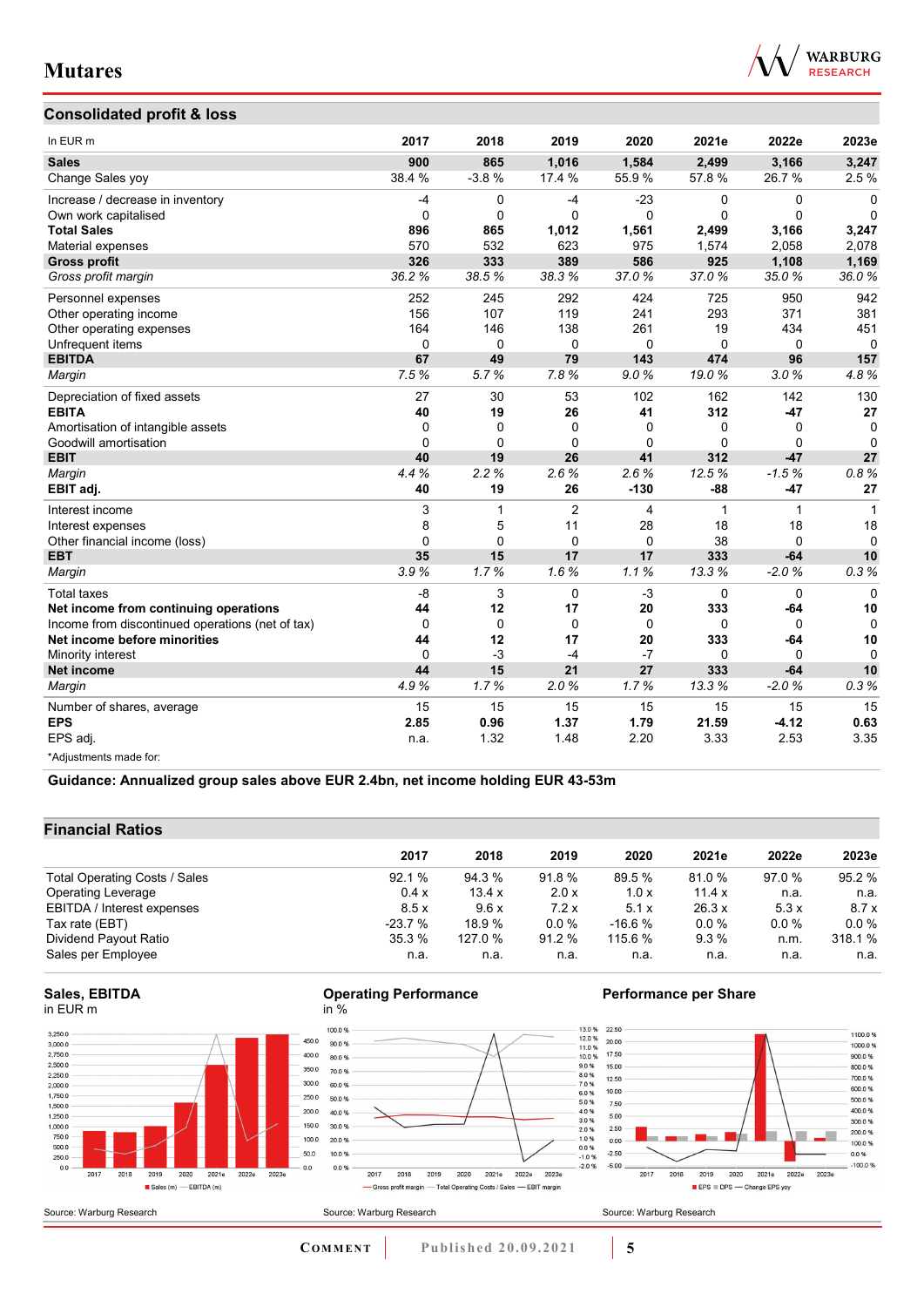## **Consolidated balance sheet**

| In EUR <sub>m</sub>                                     | 2017 | 2018     | 2019 | 2020  | 2021e | 2022e | 2023e    |
|---------------------------------------------------------|------|----------|------|-------|-------|-------|----------|
| <b>Assets</b>                                           |      |          |      |       |       |       |          |
| Goodwill and other intangible assets                    | 36   | 41       | 59   | 76    | 76    | 76    | 76       |
| thereof other intangible assets                         | 36   | 41       | 59   | 76    | 76    | 76    | 76       |
| thereof Goodwill                                        | 0    | $\Omega$ | 0    | 0     | 0     | 0     | $\Omega$ |
| Property, plant and equipment                           | 171  | 133      | 176  | 243   | 510   | 398   | 298      |
| <b>Financial assets</b>                                 | 6    | 17       | 17   | 9     | 9     | 9     | 9        |
| Other long-term assets                                  | 4    | 5        | 123  | 150   | 350   | 350   | 350      |
| <b>Fixed assets</b>                                     | 216  | 196      | 375  | 478   | 945   | 833   | 733      |
| Inventories                                             | 131  | 101      | 134  | 204   | 357   | 452   | 464      |
| Accounts receivable                                     | 183  | 163      | 172  | 295   | 466   | 590   | 605      |
| Liquid assets                                           | 99   | 108      | 80   | 145   | 533   | 405   | 404      |
| Other short-term assets                                 | 44   | 62       | 88   | 206   | 206   | 206   | 206      |
| <b>Current assets</b>                                   | 457  | 435      | 474  | 850   | 1,561 | 1,653 | 1,678    |
| <b>Total Assets</b>                                     | 673  | 631      | 849  | 1,327 | 2,506 | 2,486 | 2,411    |
| Liabilities and shareholders' equity                    |      |          |      |       |       |       |          |
| Subscribed capital                                      | 16   | 15       | 15   | 15    | 15    | 15    | 15       |
| Capital reserve                                         | 37   | 37       | 37   | 38    | 38    | 38    | 38       |
| Retained earnings                                       | 111  | 129      | 135  | 144   | 454   | 359   | 338      |
| Other equity components                                 | 3    | -1       | $-2$ | $-7$  | -7    | $-7$  | $-7$     |
| Shareholders' equity                                    | 166  | 181      | 185  | 190   | 500   | 405   | 384      |
| Minority interest                                       | $-1$ | 27       | 23   | 17    | 17    | 17    | 17       |
| <b>Total equity</b>                                     | 166  | 208      | 208  | 207   | 517   | 422   | 401      |
| Provisions                                              | 147  | 97       | 138  | 210   | 460   | 400   | 330      |
| thereof provisions for pensions and similar obligations | 103  | 47       | 87   | 116   | 166   | 166   | 166      |
| Financial liabilities (total)                           | 160  | 129      | 208  | 374   | 384   | 384   | 384      |
| Short-term financial liabilities                        | 36   | 26       | 41   | 57    | 57    | 57    | 57       |
| Accounts payable                                        | 122  | 144      | 195  | 319   | 503   | 638   | 654      |
| Other liabilities                                       | 79   | 53       | 100  | 217   | 642   | 642   | 642      |

### **Financial Ratios**

|                                         | 2017   | 2018   | 2019    | 2020    | 2021e  | 2022e    | 2023e  |
|-----------------------------------------|--------|--------|---------|---------|--------|----------|--------|
| <b>Efficiency of Capital Employment</b> |        |        |         |         |        |          |        |
| <b>Operating Assets Turnover</b>        | 2.5x   | 3.4x   | 3.5x    | 3.8x    | 3.0x   | 3.9x     | 4.6x   |
| Capital Employed Turnover               | 2.7x   | 3.1x   | 2.4x    | 2.9x    | 4.7x   | 5.6x     | 5.9x   |
| <b>ROA</b>                              | 20.4 % | 7.5 %  | 5.5 %   | 5.7 %   | 35.2 % | $-7.7%$  | 1.3%   |
| <b>Return on Capital</b>                |        |        |         |         |        |          |        |
| ROCE (NOPAT)                            | 16.6 % | 5.2%   | 7.5 %   | 9.8%    | 57.4 % | n.a.     | 4.8%   |
| <b>ROE</b>                              | 30.9 % | 8.5%   | 11.4 %  | 14.4 %  | 96.4 % | $-14.1%$ | 2.5%   |
| Adj. ROE                                | n.a.   | 11.6 % | 12.3 %  | 17.8 %  | 14.9 % | 8.7%     | 13.2 % |
| <b>Balance sheet quality</b>            |        |        |         |         |        |          |        |
| Net Debt                                | 164    | 68     | 215     | 345     | 17     | 145      | 146    |
| Net Financial Debt                      | 61     | 21     | 128     | 228     | $-149$ | $-21$    | $-20$  |
| Net Gearing                             | 98.8%  | 32.8 % | 103.5%  | 166.3 % | 3.3%   | 34.3 %   | 36.5%  |
| Net Fin. Debt / EBITDA                  | 90.6%  | 43.2 % | 161.7 % | 160.1 % | n.a.   | n.a.     | n.a.   |
| Book Value / Share                      | 10.7   | 11.7   | 12.0    | 12.3    | 32.3   | 26.1     | 24.8   |
| Book value per share ex intangibles     | 8.4    | 9.0    | 8.2     | 7.4     | 27.4   | 21.2     | 19.9   |

**Liabilities 507 423 640 1,120 1,989 2,064 2,010 Total liabilities and shareholders' equity 673 631 849 1,327 2,506 2,486 2,411**



**COMMENT** Published 20.09.2021 **6** 

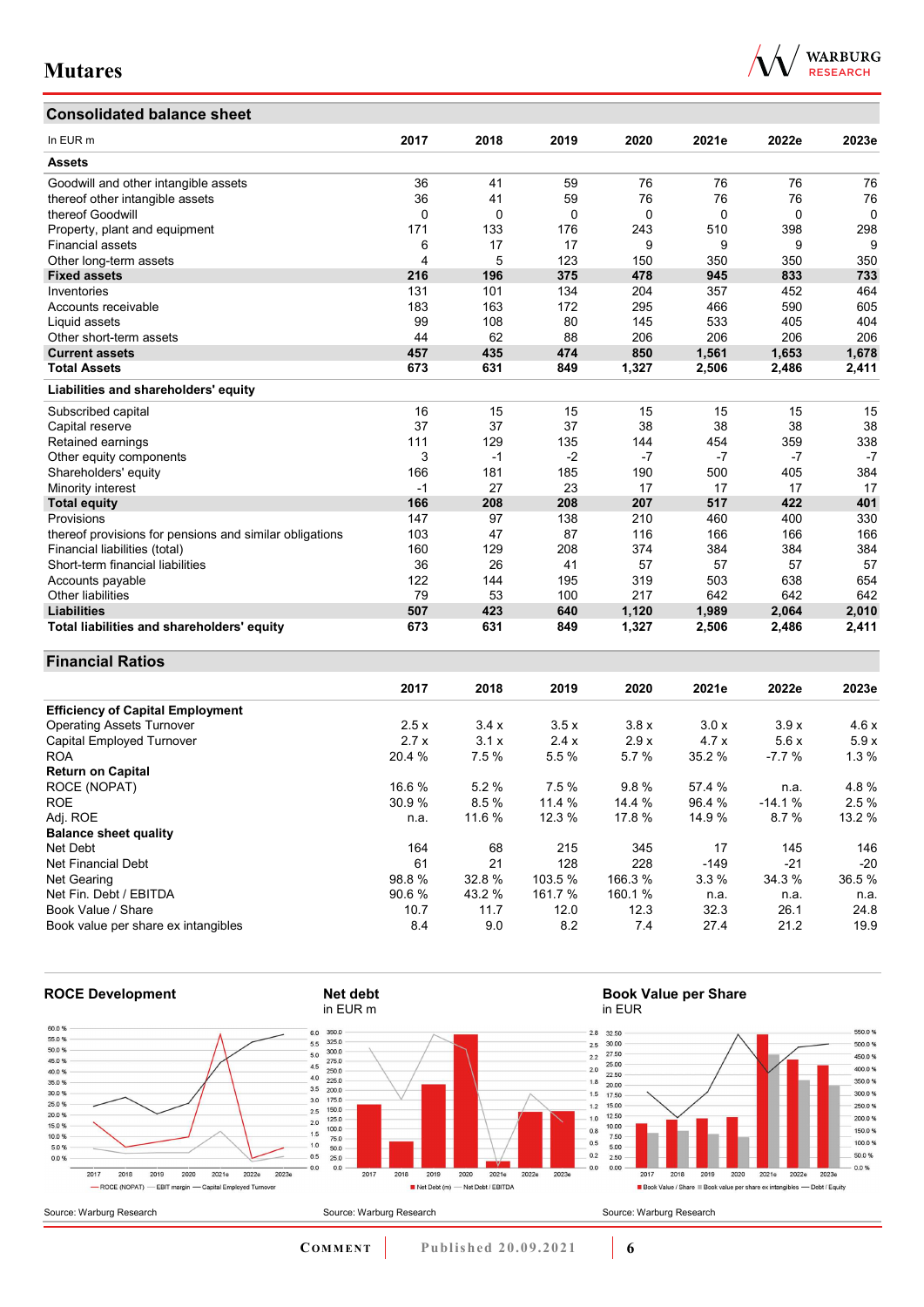### **Consolidated cash flow statement**



| In EUR m                                               | 2017           | 2018         | 2019        | 2020     | 2021e    | 2022e    | 2023e        |
|--------------------------------------------------------|----------------|--------------|-------------|----------|----------|----------|--------------|
| Net income                                             | 44             | 12           | 17          | 20       | 333      | $-64$    | 10           |
| Depreciation of fixed assets                           | 27             | 30           | 53          | 102      | 162      | 142      | 130          |
| Amortisation of goodwill                               | 0              | 0            | 0           | 0        | 0        | 0        | $\mathbf{0}$ |
| Amortisation of intangible assets                      | 0              | 0            | $\Omega$    | 0        | 0        | O        | 0            |
| Increase/decrease in long-term provisions              | 19             | -9           | $-15$       | 29       | 50       | 0        | $\Omega$     |
| Other non-cash income and expenses                     | $-152$         | $-65$        | $-118$      | $-265$   | $-38$    | 0        | $\Omega$     |
| Cash Flow before NWC change                            | $-62$          | $-32$        | -63         | $-115$   | 507      | 79       | 140          |
| Increase / decrease in inventory                       | 34             | 13           | 20          | 17       | $-154$   | $-95$    | $-11$        |
| Increase / decrease in accounts receivable             | $-2$           | 39           | 34          | 7        | $-171$   | $-124$   | $-15$        |
| Increase / decrease in accounts payable                | $\Omega$       | $-31$        | $-2$        | 48       | 184      | 135      | 16           |
| Increase / decrease in other working capital positions | $\Omega$       | 0            | $\Omega$    | $\Omega$ | $-250$   | $-60$    | $-70$        |
| Increase / decrease in working capital (total)         | 33             | 21           | 53          | 72       | $-390$   | $-145$   | $-80$        |
| Net cash provided by operating activities [1]          | $-29$          | $-11$        | $-11$       | $-43$    | 118      | $-67$    | 59           |
| Investments in intangible assets                       | 0              | 0            | $\Omega$    | $\Omega$ | 0        | $\Omega$ | $\Omega$     |
| Investments in property, plant and equipment           | 0              | 0            | $\Omega$    | $-29$    | $-30$    | $-30$    | $-30$        |
| Payments for acquisitions                              | $\overline{2}$ | 19           | 33          | 79       | 275      | 0        | 0            |
| <b>Financial investments</b>                           | $\Omega$       | $\Omega$     | $\Omega$    |          | $\Omega$ | 0        | 0            |
| Income from asset disposals                            | 25             | $-3$         | 23          |          | 38       | $\Omega$ | U            |
| Net cash provided by investing activities [2]          | 24             | -3           | 44          | 51       | 283      | $-30$    | $-30$        |
| Change in financial liabilities                        | 12             | $\Omega$     | $\Omega$    | 104      | 10       | 0        | 0            |
| Dividends paid                                         | -5             | $-15$        | $-15$       | $-15$    | $-23$    | $-31$    | $-31$        |
| Purchase of own shares                                 | 0              | $-3$         | 0           | $-3$     | $\Omega$ | 0        | 0            |
| Capital measures                                       | 0              | 0            | $\Omega$    | $\Omega$ | 0        | O        | 0            |
| Other                                                  | 28             | 42           | $-47$       | $-29$    | 0        | 0        | O            |
| Net cash provided by financing activities [3]          | 35             | 23           | $-62$       | 58       | $-13$    | $-31$    | $-31$        |
| Change in liquid funds [1]+[2]+[3]                     | 29             | 9            | $-29$       | 66       | 387      | $-128$   | $-2$         |
| Effects of exchange-rate changes on cash               | 0              | $\mathbf{0}$ | $\mathbf 0$ | $-1$     | 0        | 0        | $\Omega$     |
| Cash and cash equivalent at end of period              | 99             | 108          | 80          | 145      | 533      | 405      | 404          |

### **Financial Ratios**

|                                      | 2017     | 2018      | 2019      | 2020      | 2021e   | 2022e   | 2023e  |
|--------------------------------------|----------|-----------|-----------|-----------|---------|---------|--------|
| <b>Cash Flow</b>                     |          |           |           |           |         |         |        |
| <b>FCF</b>                           | $-33$    | $-31$     | $-21$     | -73       | 88      | -97     | 29     |
| Free Cash Flow / Sales               | $-3.6%$  | $-3.6%$   | $-2.1%$   | $-4.6%$   | 3.5%    | $-3.1%$ | 0.9%   |
| Free Cash Flow Potential             | 75       | 46        | 79        | 146       | 474     | 96      | 157    |
| Free Cash Flow / Net Profit          | $-74.2%$ | $-212.2%$ | $-102.9%$ | $-269.0%$ | 26.3 %  | 151.4 % | 302.0% |
| Interest Received / Avg. Cash        | 4.0%     | 0.5%      | 1.6 %     | 3.5%      | 0.3%    | 0.2%    | 0.2%   |
| Interest Paid / Avg. Debt            | 5.9%     | 3.5%      | 6.5%      | 9.7%      | 4.8%    | 4.7%    | 4.7%   |
| <b>Management of Funds</b>           |          |           |           |           |         |         |        |
| Investment ratio                     | 0.0%     | 0.0%      | $0.0 \%$  | 1.8%      | $1.2\%$ | 0.9%    | 0.9%   |
| Maint. Capex / Sales                 | 0.0%     | 0.0%      | $0.0 \%$  | 0.0%      | 0.0%    | $0.0\%$ | 0.0%   |
| Capex / Dep                          | 0.0 %    | 0.0%      | 0.0%      | 28.3 %    | 18.5 %  | 21.1 %  | 23.1 % |
| Avg. Working Capital / Sales         | 21.6 %   | 18.0 %    | 11.4 %    | 9.2%      | 10.0 %  | 11.4 %  | 12.6%  |
| Trade Debtors / Trade Creditors      | 149.4 %  | 113.3 %   | 88.5 %    | 92.5%     | 92.5%   | 92.5 %  | 92.5%  |
| <b>Inventory Turnover</b>            | 4.3x     | 5.3x      | 4.6x      | 4.8x      | 4.4x    | 4.5x    | 4.5x   |
| Receivables collection period (days) | 74       | 69        | 62        | 68        | 68      | 68      | 68     |
| Payables payment period (days)       | 78       | 99        | 114       | 119       | 117     | 113     | 115    |
| Cash conversion cycle (Days)         | 80       | 39        | 26        | 25        | 34      | 35      | 35     |





**Free Cash Flow Generation**

**Working Capital**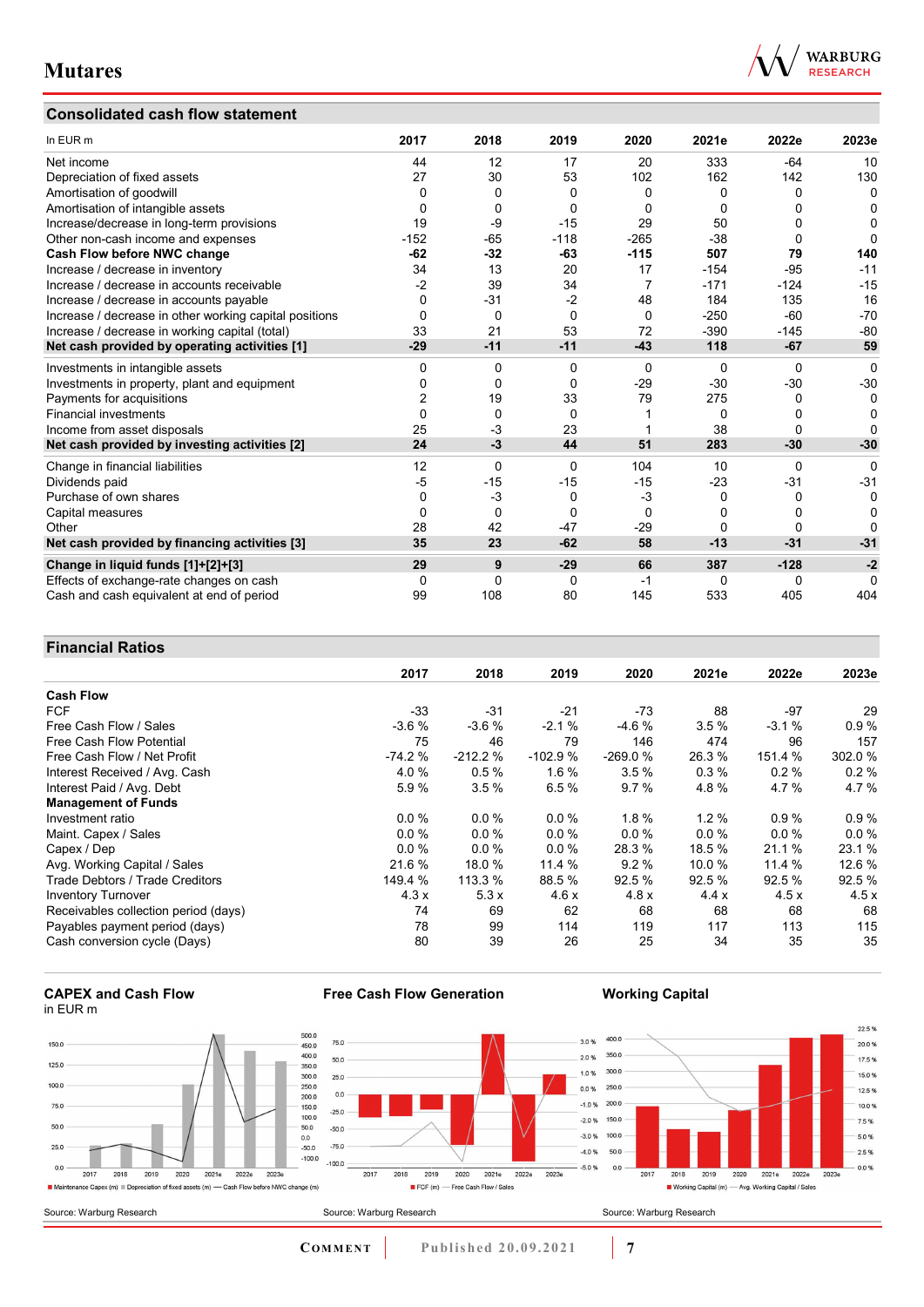

### **LEGAL DISCLAIMER**

This research report ("investment recommendation") was prepared by the Warburg Research GmbH, a fully owned subsidiary of the M.M.Warburg & CO (AG & Co.) KGaA and is passed on by the M.M.Warburg & CO (AG & Co.) KGaA. It is intended solely for the recipient and may not be passed on to another company without their prior consent, regardless of whether the company is part of the same corporation or not. It contains selected information and does not purport to be complete. The investment recommendation is based on publicly available information and data ("information") believed to be accurate and complete. Warburg Research GmbH neither examines the information for accuracy and completeness, nor guarantees its accuracy and completeness. Possible errors or incompleteness of the information do not constitute grounds for liability of M.M.Warburg & CO (AG & Co.) KGaA or Warburg Research GmbH for damages of any kind whatsoever, and M.M.Warburg & CO (AG & Co.) KGaA and Warburg Research GmbH are not liable for indirect and/or direct and/or consequential damages. In particular, neither M.M.Warburg & CO (AG & Co.) KGaA nor Warburg Research GmbH are liable for the statements, plans or other details contained in these investment recommendations concerning the examined companies, their affiliated companies, strategies, economic situations, market and competitive situations, regulatory environment, etc. Although due care has been taken in compiling this investment recommendation, it cannot be excluded that it is incomplete or contains errors. M.M.Warburg & CO (AG & Co.) KGaA and Warburg Research GmbH, their shareholders and employees are not liable for the accuracy and completeness of the statements, estimations and the conclusions derived from the information contained in this investment recommendation. Provided a investment recommendation is being transmitted in connection with an existing contractual relationship, i.e. financial advisory or similar services, the liability of M.M.Warburg & CO (AG & Co.) KGaA and Warburg Research GmbH shall be restricted to gross negligence and wilful misconduct. In case of failure in essential tasks, M.M.Warburg & CO (AG & Co.) KGaA and Warburg Research GmbH are liable for normal negligence. In any case, the liability of M.M.Warburg & CO (AG & Co.) KGaA and Warburg Research GmbH is limited to typical, expectable damages. This investment recommendation does not constitute an offer or a solicitation of an offer for the purchase or sale of any security. Partners, directors or employees of M.M.Warburg & CO (AG & Co.) KGaA, Warburg Research GmbH or affiliated companies may serve in a position of responsibility, i.e. on the board of directors of companies mentioned in the report. Opinions expressed in this investment recommendation are subject to change without notice. All rights reserved.

### **COPYRIGHT NOTICE**

This work including all its parts is protected by copyright. Any use beyond the limits provided by copyright law without permission is prohibited and punishable. This applies, in particular, to reproductions, translations, microfilming, and storage and processing on electronic media of the entire content or parts thereof.

#### **DISCLOSURE ACCORDING TO §85 OF THE GERMAN SECURITIES TRADING ACT (WPHG), MAR AND MIFID II INCL. COMMISSION DELEGATED REGULATION (EU) 2016/958 AND (EU) 2017/565**

The valuation underlying the investment recommendation for the company analysed here is based on generally accepted and widely used methods of fundamental analysis, such as e.g. DCF Model, Free Cash Flow Value Potential, NAV, Peer Group Comparison or Sum of the Parts Model (see also [http://www.mmwarburg.de/disclaimer/disclaimer.htm#Valuation\)](http://www.mmwarburg.de/disclaimer/disclaimer.htm#Valuation). The result of this fundamental valuation is modified to take into consideration the analyst's assessment as regards the expected development of investor sentiment and its impact on the share price.

Independent of the applied valuation methods, there is the risk that the price target will not be met, for instance because of unforeseen changes in demand for the company's products, changes in management, technology, economic development, interest rate development, operating and/or material costs, competitive pressure, supervisory law, exchange rate, tax rate etc. For investments in foreign markets and instruments there are further risks, generally based on exchange rate changes or changes in political and social conditions.

This commentary reflects the opinion of the relevant author at the point in time of its compilation. A change in the fundamental factors underlying the valuation can mean that the valuation is subsequently no longer accurate. Whether, or in what time frame, an update of this commentary follows is not determined in advance.

Additional internal and organisational arrangements to prevent or to deal with conflicts of interest have been implemented. Among these are the spatial separation of Warburg Research GmbH from M.M.Warburg & CO (AG & Co.) KGaA and the creation of areas of confidentiality. This prevents the exchange of information, which could form the basis of conflicts of interest for Warburg Research GmbH in terms of the analysed issuers or their financial instruments.

The analysts of Warburg Research GmbH do not receive a gratuity – directly or indirectly – from the investment banking activities of M.M.Warburg & CO (AG & Co.) KGaA or of any company within the Warburg-Group.

All prices of financial instruments given in this investment recommendation are the closing prices on the last stock-market trading day before the publication date stated, unless another point in time is explicitly stated.

M.M.Warburg & CO (AG & Co.) KGaA and Warburg Research GmbH are subject to the supervision of the Federal Financial Supervisory Authority, BaFin. M.M.Warburg & CO (AG & Co.) KGaA is additionally subject to the supervision of the European Central Bank (ECB).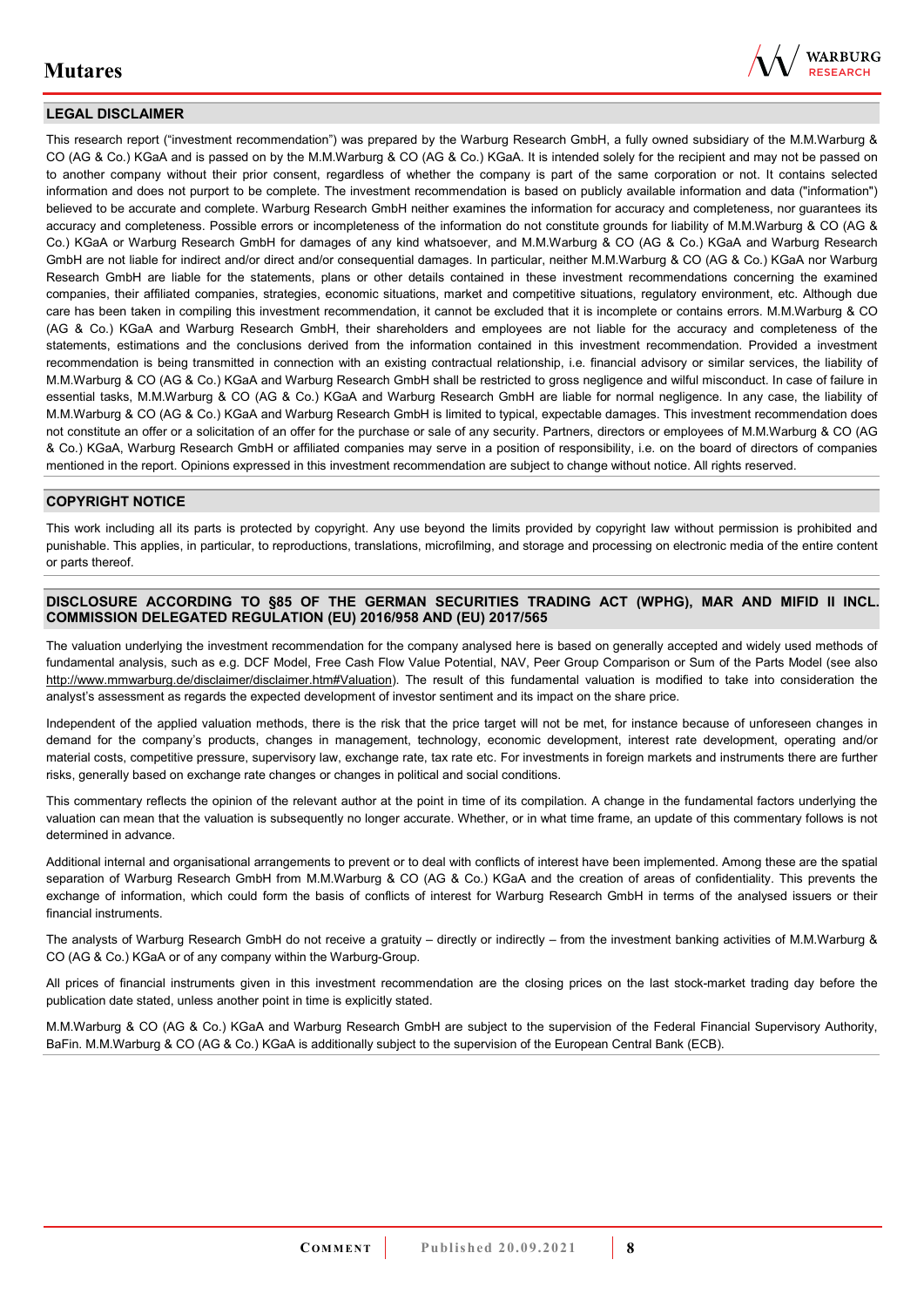

### **SOURCES**

All **data and consensus estimates** have been obtained from FactSet except where stated otherwise.

The **Warburg ESG Risk Score** is based on information © 2020 MSCI ESG Research LLC. Reproduced by permission. Although Warburg Research's information providers, including without limitation, MSCI ESG Research LLC and its affiliates (the "ESG Parties"), obtain information (the "Information") from sources they consider reliable, none of the ESG Parties warrants or guarantees the originality, accuracy and/or completeness, of any data herein and expressly disclaim all express or implied warranties, including those of merchantability and fitness for a particular purpose. The Information may only be used for your internal use, may not be reproduced or redisseminated in any form and may not be used as a basis for, or a component, of any financial instruments or products indices. Further, none of the Information can in and of itself be used to determine which securities to buy or sell or when to buy or sell them. None of the ESG Parties shall have any liability for any errors or omissions in connection with any data herein, or any liability for any direct, indirect, special, punitive, consequential or any other damage (including lost profits) even if notified of the possibility.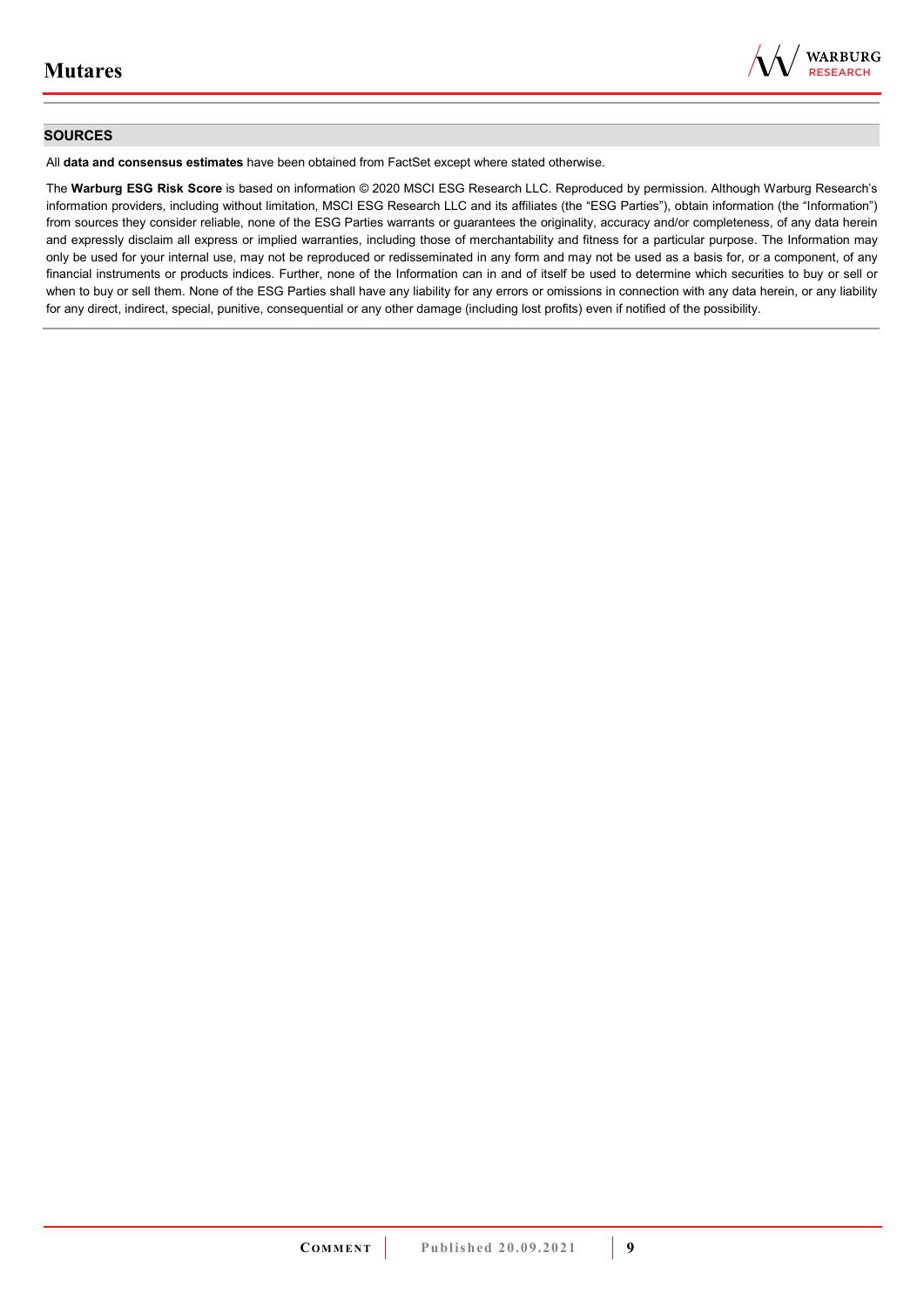

#### **Additional information for clients in the United States**

1. This research report (the "Report") is a product of Warburg Research GmbH, Germany, a fully owned subsidiary of M.M.Warburg & CO (AG & Co.)

KGaA, Germany (in the following collectively "Warburg"). Warburg is the employer of the research analyst(s), who have prepared the Report. The research analyst(s) reside outside the United States and are not associated persons of any U.S. regulated broker-dealer and therefore are not subject to the supervision of any U.S. regulated broker-dealer.

2. The Report is provided in the United States for distribution solely to "major U.S. institutional investors" under Rule 15a-6 of the U.S. Securities Exchange Act of 1934 by CIC.

3. CIC (Crédit Industriel et Commercial) and M.M. Warburg & CO have concluded a Research Distribution Agreement that gives CIC Market Solutions exclusive distribution in France, the US and Canada of the Warburg Research GmbH research product.

4. The research reports are distributed in the United States of America by CIC ("CIC") pursuant to a SEC Rule 15a-6 agreement with CIC Market Solutions Inc ("CICI"), a U.S. registered broker-dealer and a related company of CIC, and are distributed solely to persons who qualify as "Major U.S. Institutional Investors" as defined in SEC Rule 15a-6 under the Securities Exchange Act of 1934.

5. Any person who is not a Major U.S. Institutional Investor must not rely on this communication. The delivery of this research report to any person in the United States of America is not a recommendation to effect any transactions in the securities discussed herein, or an endorsement of any opinion expressed herein.

#### **Reference in accordance with section 85 of the German Securities Trading Act (WpHG) and Art. 20 MAR regarding possible conflicts of interest with companies analysed:**

- **-1-** Warburg Research, or an affiliated company, or an employee of one of these companies responsible for the compilation of the research, hold a **share of more than 5%** of the equity capital of the analysed company.
- **-2-**  Warburg Research, or an affiliated company, within the last twelve months participated in the **management of a consortium** for an issue in the course of a public offering of such financial instruments, which are, or the issuer of which is, the subject of the investment recommendation.
- **-3-** Companies affiliated with Warburg Research **manage financial instruments**, which are, or the issuers of which are, subject of the investment recommendation, in a market based on the provision of buy or sell contracts.

MMWB, Warburg Research, or an affiliated company, reached an agreement with the issuer to provide **investment banking and/or investment services** and the relevant agreement was in force in the last 12 months or there arose for this period, based on the relevant

- **-4**  agreement, the obligation to provide or to receive a service or compensation - provided that this disclosure does not result in the disclosure of confidential business information.
- **-5-** The company compiling the analysis or an affiliated company had reached an **agreement on the compilation of the investment recommendation** with the analysed company.
- **-6a-** Warburg Research, or an affiliated company, holds a **net long position of more than 0.5%** of the total issued share capital of the analysed company.
- **-6b-** Warburg Research, or an affiliated company, holds a **net short position of more than 0.5%** of the total issued share capital of the analysed company.
- **-6c-** The issuer holds shares of more than 5% of the total issued capital of Warburg Research or an affiliated company.
- **-7-** The company preparing the analysis as well as its affiliated companies and employees have **other important interests** in relation to the analysed company, such as, for example, the exercising of mandates at analysed companies.

| Company        |   | Disclosure Link to the historical price targets and rating changes (last 12 months) |
|----------------|---|-------------------------------------------------------------------------------------|
| <b>Mutares</b> | 5 | http://www.mmwarburg.com/disclaimer/disclaimer_en/DE000A2NB650.htm                  |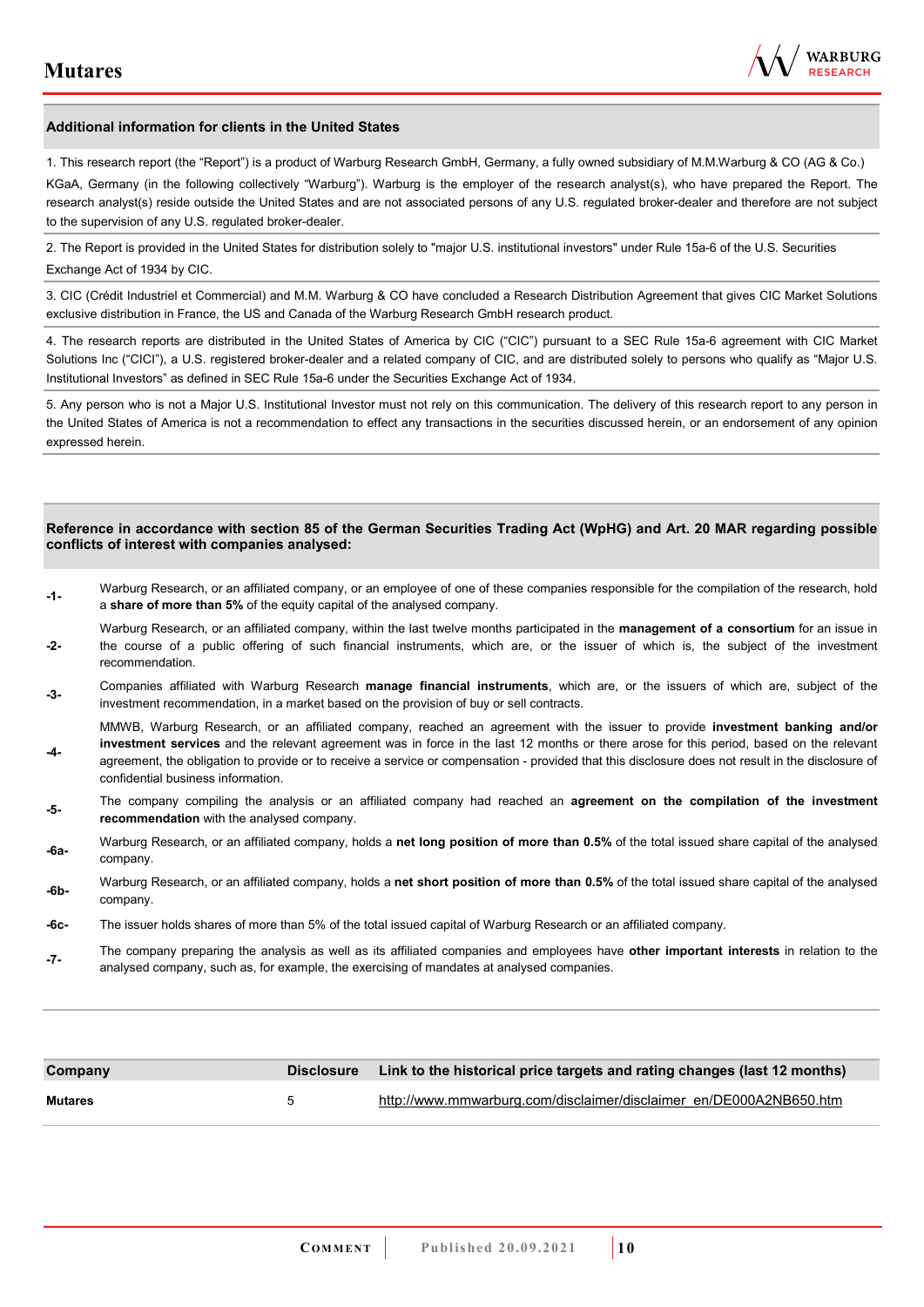

### **INVESTMENT RECOMMENDATION**

Investment recommendation: expected direction of the share price development of the financial instrument up to the given price target in the opinion of the analyst who covers this financial instrument.

| -B-             | Buy:                     | The price of the analysed financial instrument is expected to rise over the next 12 months.                  |  |  |
|-----------------|--------------------------|--------------------------------------------------------------------------------------------------------------|--|--|
| -H-             | Hold:                    | The price of the analysed financial instrument is expected to remain mostly flat over the next 12<br>months. |  |  |
| -S-             | Sell:                    | The price of the analysed financial instrument is expected to fall over the next 12 months.                  |  |  |
| $\frac{16}{16}$ | <b>Rating suspended:</b> | The available information currently does not permit an evaluation of the company.                            |  |  |

#### **WARBURG RESEARCH GMBH – ANALYSED RESEARCH UNIVERSE BY RATING**

| Rating           | <b>Number of stocks</b> | % of Universe |
|------------------|-------------------------|---------------|
| Buy              | 146                     | 68            |
| Hold             | 59                      | 28            |
| Sell             | 6                       | 3             |
| Rating suspended | 3                       | 1             |
| <b>Total</b>     | 214                     | 100           |

### **WARBURG RESEARCH GMBH – ANALYSED RESEARCH UNIVERSE BY RATING …**

**… taking into account only those companies which were provided with major investment services in the last twelve months.** 

| Rating           | <b>Number of stocks</b> | % of Universe  |
|------------------|-------------------------|----------------|
| Buy              | 45                      | 79             |
| Hold             | 10                      | 18             |
| Sell             | 0                       | $\mathbf 0$    |
| Rating suspended | 2                       | $\overline{4}$ |
| <b>Total</b>     | 57                      | 100            |

### **PRICE AND RATING HISTORY MUTARES AS OF 20.09.2021**



Markings in the chart show rating changes by Warburg Research GmbH in the last 12 months. Every marking details the date and closing price on the day of the rating change.